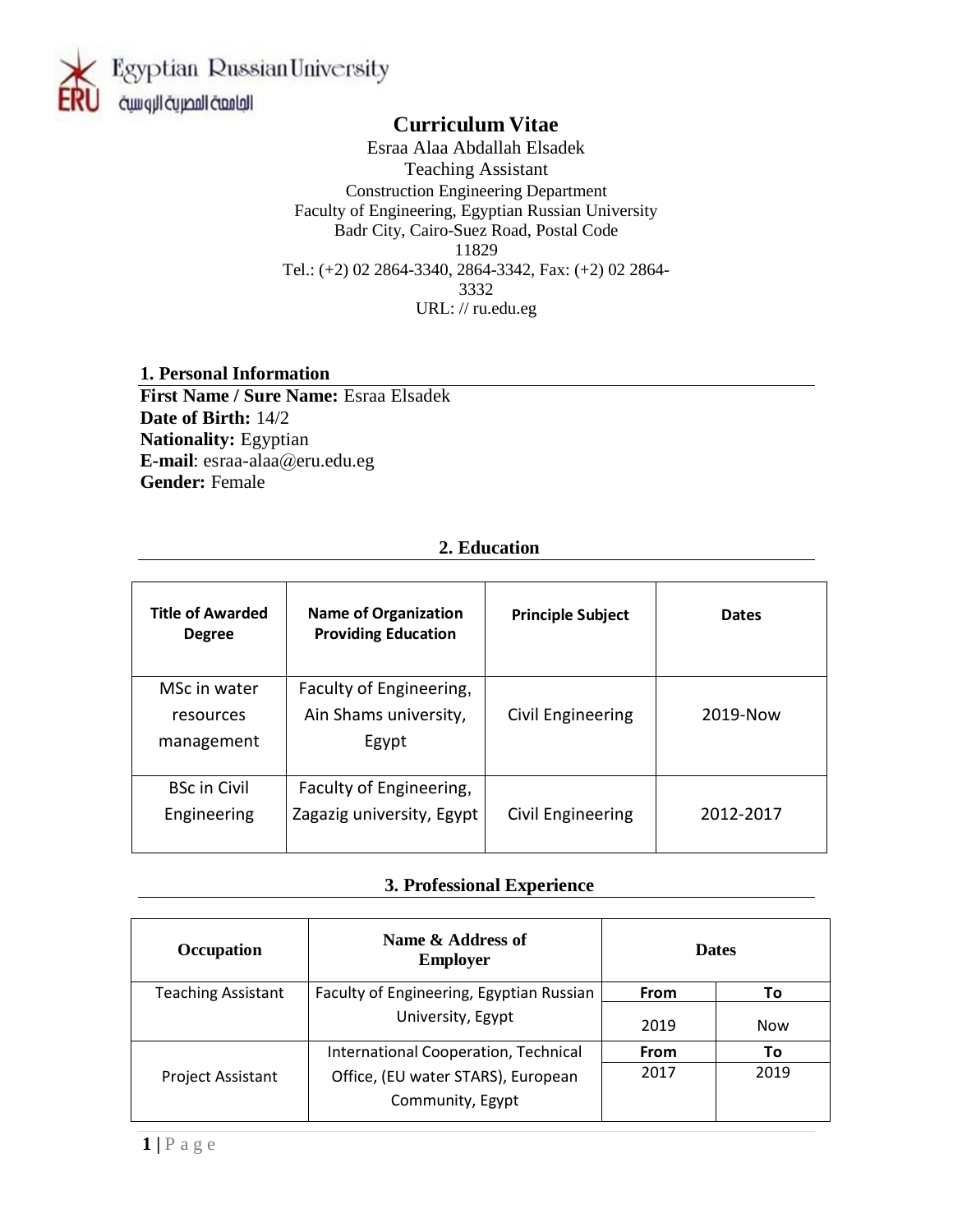### **4. Discipline**

| <b>General Discipline</b> | Civil Engineering | <b>Principle Subject</b> | <b>Water Resources</b><br>Management |
|---------------------------|-------------------|--------------------------|--------------------------------------|
|---------------------------|-------------------|--------------------------|--------------------------------------|

### **5. Professional & Technical Skills**

- Self motivated, initiative, energetic, and strong personality
- Strong organizational skills.
- Ability to work under pressure.
- Working with team and having the ability of learning.
- Meticulous worker, attentive to quality and detail.
- Possess excellent communication and interpersonal skills.
- Hard worker, quick learner, and ability to assume responsibility.
- Ability to work in a fast-paced, intense environment smoothly.
- Highly reliable self starter, can be counted on to complete Assignments.
- Willing to assist co-workers and supervisors in a cooperative manner.
- Able to handle confidential information in a professional manner.
- Working in conjunction with local finance, IT and business personnel.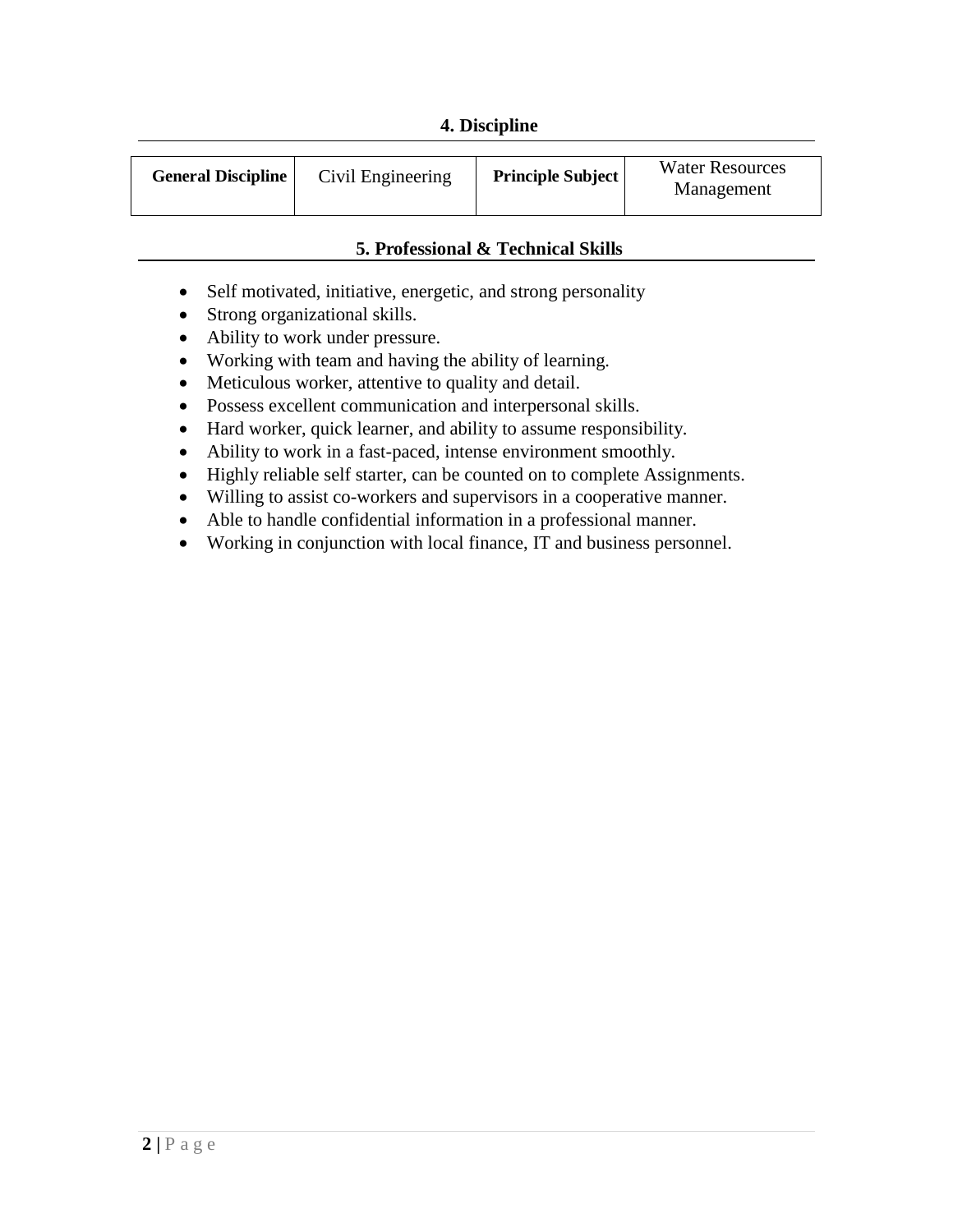## **6. Personal Skills**

|                                                                                   | <b>Self Assessment</b> |      |      |
|-----------------------------------------------------------------------------------|------------------------|------|------|
| <b>Computer Skills</b>                                                            | <b>Excellent</b>       | Good | Fair |
| Microsoft Office                                                                  |                        |      |      |
| Working with on-daily-basis-usage computer<br>programs (MS Outlook, Web Browsers) |                        |      |      |
| AUTOCAD, SAP 2000, ETAB, SAFE                                                     |                        |      |      |
| Primayera                                                                         |                        |      |      |
| Other skills                                                                      |                        |      |      |
| Communication skills                                                              |                        |      |      |
|                                                                                   |                        |      |      |
| <b>Language Skills</b>                                                            | <b>Excellent</b>       | Good | Fair |
| Arabic                                                                            |                        |      |      |
| English                                                                           |                        |      |      |

# **7. Conferences**

Ë

| <b>Conferences</b>                        | <b>Professional Conference Organizer</b>              |
|-------------------------------------------|-------------------------------------------------------|
| Cairo Water Week 2019, Egypt              | Ministry of Water Resources and Irrigation            |
| 15-19 October, 2019                       |                                                       |
| Cairo Water Week 2018, Egypt              | Ministry of Water Resources and Irrigation            |
| 14-18 October, 2018                       |                                                       |
| World Science Forum 2017, Jordan          | The Royal Scientific Society of Jordan, together with |
| 7-11 November, 2017                       | UNESCO, the Hungarian Academy of Science, the         |
|                                           | International Council for Science, and the American   |
|                                           | Association for the Advancement of Science            |
| Many Water Projects and Capacity Building | International Cooperation, Technical Office, (EU      |
| Workshops                                 | water STARS), European Community, Egypt               |